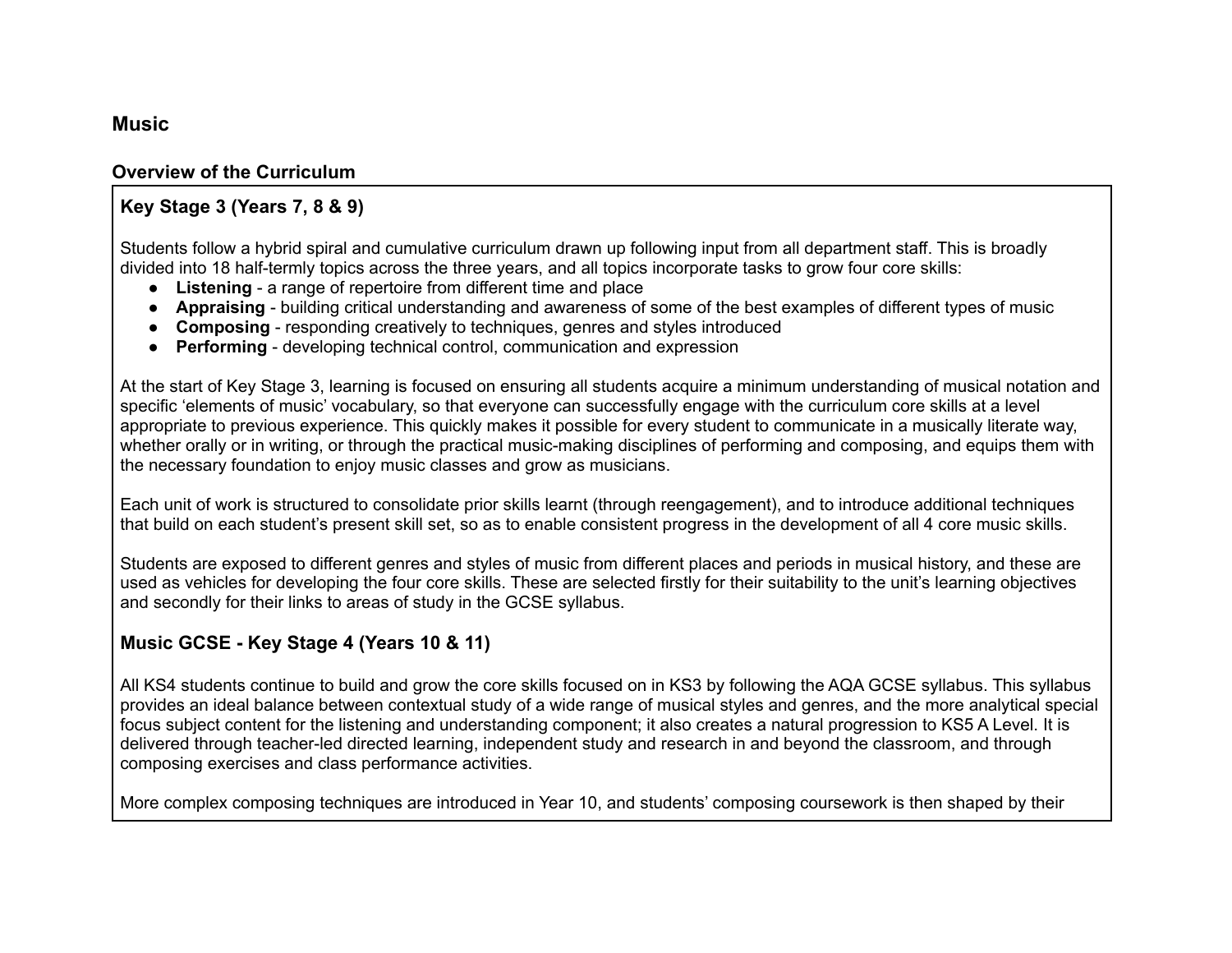creative implementation of learnt techniques combined with personal expression in Year 11.

Likewise, they are encouraged to take individual responsibility for the performing element of their coursework and are empowered to make their own choices relating to performance with the help of their specialist instrumental teacher; all students are also expected to take part and become strong contributors in extracurricular music-making in the Music department.

## **Music A Level - Key Stage 5 (Years 12 & 13)**

In the Sixth Form students continue to focus on the four core skills using the AQA specification. The listening and appraising content is a mix of compulsory analysis of set works from 1650-1910, and optional areas of study agreed between the teacher and the students; this is delivered in a similar way to KS4 but with a much greater level of detail. The classroom environment is very collaborative and students are encouraged to explore the selected optional topics themselves and research and develop their own resources in addition to those provided in class.

Preparation sessions for the composition component introduce new techniques to help students expand their composing toolkit, and the AQA syllabus encourages greater individual flair in writing music and the development of a strongly personal style.

Students largely take responsibility for their own performance preparation but, with a longer recital required than in GCSE, some class time is given to looking at how to create a balanced programme that displays a range of all the best attributes of the student as a performer.

A Level practical coursework accounts for 60% of the overall grade and typically our students are strong performers. The choice of AQA for A Level Music creates a logical and therefore smooth transition from AQA GCSE studies but also, significantly, AQA is the only exam board that gives a bias towards performing over composing (split 35-25%) and this favours our students.

In support of all aspects of this course relevant concert opportunities are suggested, students are made aware of external composing competitions or courses, and everyone is expected to contribute strongly (and to lead where appropriate) to the music-making in the department.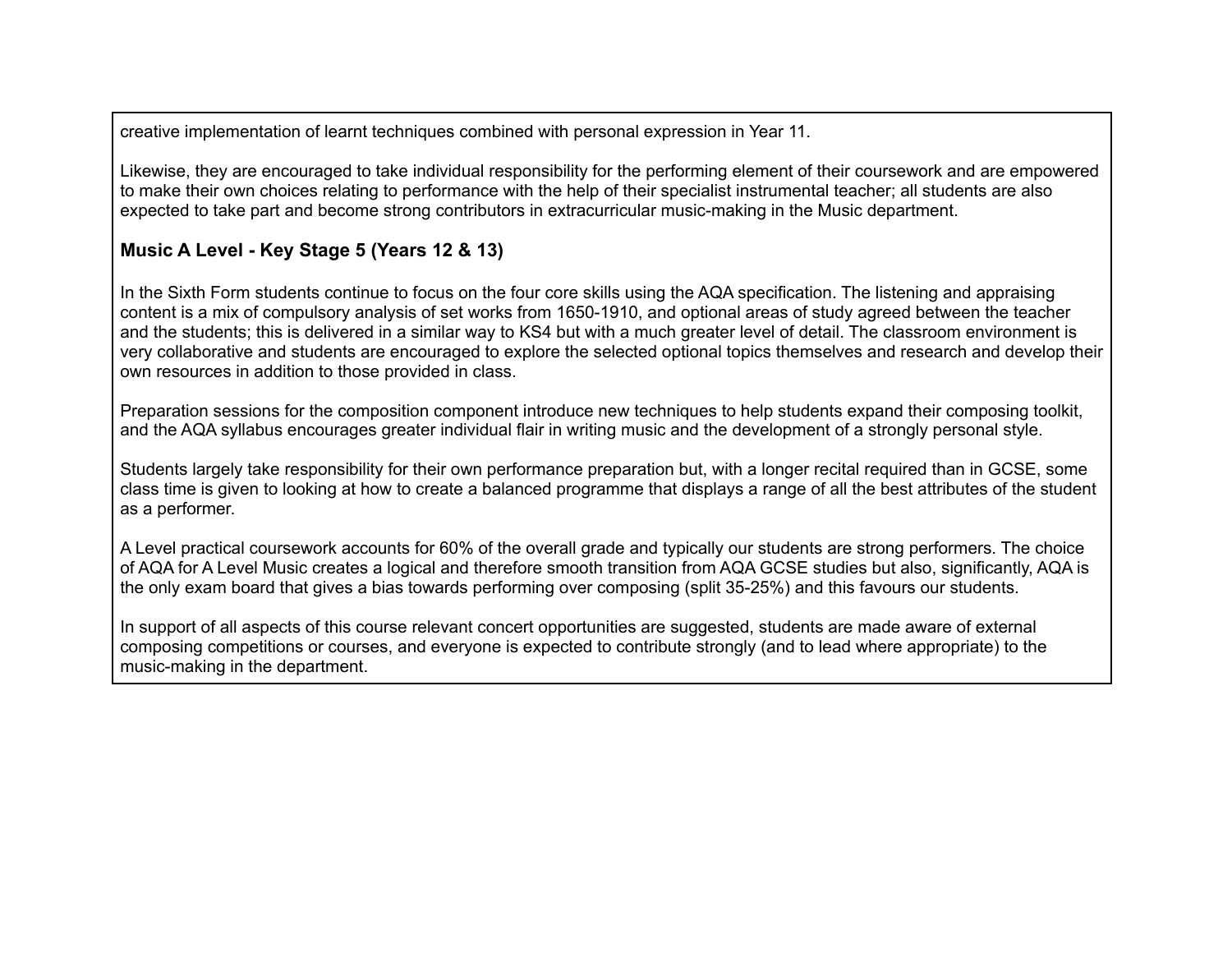# **Overview of schemes of work at each key stage**

| Key stage 3                                                                                                                                                                                                                                                                                                                                                                                                                                                                                                                                                                                                                                                                                                                                                                                                                                                                                                                                                                                                                                       | Key stage 4                                                                                                                                                                                                                                                                                                                                                                                                                                                                                                                                                                                                                                                                                                                                                                                                                                                                                                                                                                                                                                                                                                    | Key stage 5                                                                                                                                                                                                                                                                                                                                                                                                                                                                                                                                                                                                                                                                                                                                                                                                                                                                                                                                                                                                                                 |
|---------------------------------------------------------------------------------------------------------------------------------------------------------------------------------------------------------------------------------------------------------------------------------------------------------------------------------------------------------------------------------------------------------------------------------------------------------------------------------------------------------------------------------------------------------------------------------------------------------------------------------------------------------------------------------------------------------------------------------------------------------------------------------------------------------------------------------------------------------------------------------------------------------------------------------------------------------------------------------------------------------------------------------------------------|----------------------------------------------------------------------------------------------------------------------------------------------------------------------------------------------------------------------------------------------------------------------------------------------------------------------------------------------------------------------------------------------------------------------------------------------------------------------------------------------------------------------------------------------------------------------------------------------------------------------------------------------------------------------------------------------------------------------------------------------------------------------------------------------------------------------------------------------------------------------------------------------------------------------------------------------------------------------------------------------------------------------------------------------------------------------------------------------------------------|---------------------------------------------------------------------------------------------------------------------------------------------------------------------------------------------------------------------------------------------------------------------------------------------------------------------------------------------------------------------------------------------------------------------------------------------------------------------------------------------------------------------------------------------------------------------------------------------------------------------------------------------------------------------------------------------------------------------------------------------------------------------------------------------------------------------------------------------------------------------------------------------------------------------------------------------------------------------------------------------------------------------------------------------|
| By developing the core skills identified<br>above, students' build specific learning<br>and understanding as follows:<br>elementary knowledge of notation<br>fundamental elements of music<br>terminology<br>aural awareness and critical<br>description and explanation<br>music in context - historical, social<br>and cultural (content/ topics link to<br>GCSE syllabus)<br>Year <sub>7</sub><br>Students are introduced to the elements<br>of music and associated musical<br>vocabulary. They study staff notation,<br>orchestral instruments and instruments<br>from other musical traditions. Students<br>learn this through exploring music from a<br>range of time, place and context as<br>follows:<br>1. Musical traditions and sounds<br>from Africa<br>2. Musical Theatre and music for<br>storytelling<br>3. Latin American music and its<br>influence in other styles of music<br>4. Birth of Pop Music with Rock 'n'<br><b>Roll and The Beatles</b><br>Medieval music<br>5 <sub>1</sub><br>Review of the year with a class<br>6. | All students continue their development<br>of the core skills focused on in KS3,<br>through the AQA GCSE syllabus.<br>Students use the 3 components of<br>Understanding Music, Performing, and<br>Composing, to develop a broad<br>understanding of the connections<br>between the knowledge, understanding<br>and skills set out in the specification as a<br>whole, and to demonstrate their<br>understanding of the relationships<br>between theory and practice. Although<br>learning and preparation for the practical<br>components takes place throughout the<br>course, NEA coursework is completed in<br>Year 11 and therefore there is a bias<br>towards covering the Understanding<br>Music content in Year 10.<br>Year 10<br><b>Component 1: Understanding music</b><br>Students learn about a range of musical<br>styles and features taken from all 4 of the<br>following areas of study:<br>AoS1 - Western Classical Tradition<br>1650-1910<br>AoS2 - Popular Music<br>AoS3 - Traditional Music<br>AoS4 - Western Classical Tradition SInce<br>1910<br>Students develop their aural perception, | In the Sixth Form students continue to<br>focus on the 4 core skills using the AQA<br>specification which provides a natural<br>progression from the GCSE course.<br>Year 12<br><b>Component 1: Appraising music</b><br>Students focus on all specified content<br>for AoS1 - The Western classical<br>tradition 1650-1910, including detailed<br>analysis of the specified set works,<br>before moving on to one of two optional<br>areas of study. Students develop their<br>aural perception, musical knowledge and<br>understanding of this content and refine<br>their appraisal writing with specific regard<br>to the following categories:<br>Melody<br>$\bullet$<br>Harmony<br>Tonality<br><b>Structure</b><br>Sonority (Timbre)<br><b>Texture</b><br>$\bullet$<br>Tempo, metre and rhythm<br>Dynamics and articulation<br>They also develop their listening skills<br>with specific exam style dictation tasks,<br>and their critical writing skills through<br>comparative essay writing in response to<br>exam style questions. |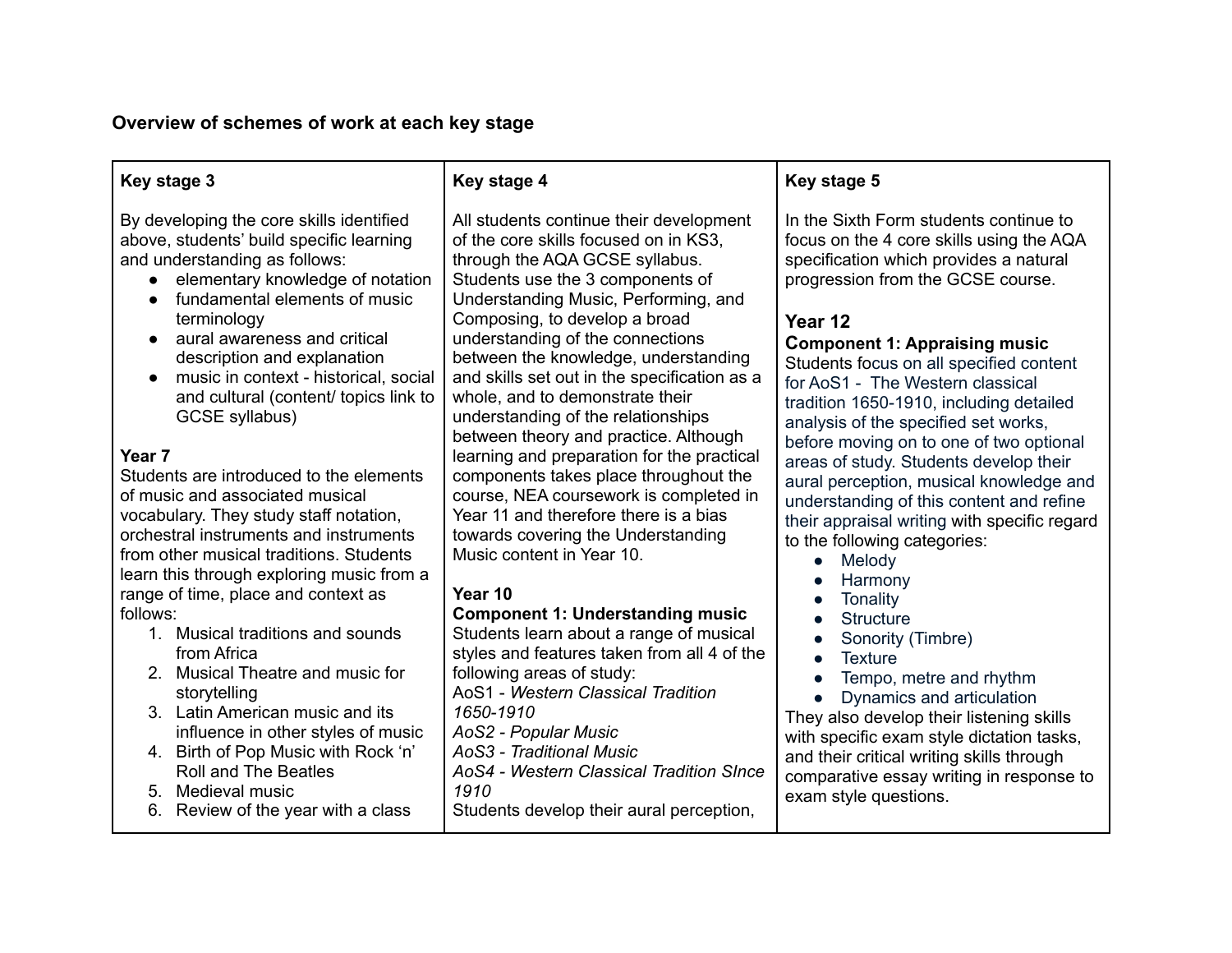| concert<br>All units of work incorporate a focus on a<br>whole class song with half-termly<br>performance in Year group assembly.<br>Year <sub>8</sub><br>Further aspects of staff notation are<br>introduced and the use of musical<br>terminology is developed. The concept of<br>harmony is introduced through the<br>exploration of intervals and chords and<br>students learn about the setting of words<br>to music. This is learnt through further<br>exploration of music from time, place and<br>context as follows:<br>1. Minimalism and contemporary<br>dance music<br>2. Renaissance music and musical<br>wordsetting<br>3. Pop songs and primary chords<br>4. Jazz and improvisation<br>Baroque music and musical<br>5.<br>structure<br>6. Protest songs<br>using<br>Year 9<br>Further aspects of staff notation are<br>introduced and the use of musical<br>terminology is extended. The concept of<br>harmony is developed through the<br>exploration of chord functions and<br>common progressions, and students<br>learn about instruments from other<br>cultural traditions. This knowledge is<br>acquired through an introduction to music<br>from time, place and context as follows: | musical knowledge and understanding of<br>the following:<br>• The use of musical elements,<br>devices, tonalities and structures<br>and the characteristic features of<br>each style of music<br>The use of resources,<br>conventions, processes and<br>relevant notations including<br>instruments, voices and ICT<br>The contextual influences which<br>affect the way music is created,<br>performed and heard<br>Comparison of different examples<br>of a style or genre<br>Listening to unfamiliar music from<br>all four areas of study to identify<br>and accurately describe musical<br>elements, musical contexts and<br>use appropriate musical language<br>Students also learn to critically appraise<br>music from two special study pieces<br>using knowledge and understanding of:<br>The effect of audience, time and<br>$\bullet$<br>place on how the study pieces<br>were created, developed and<br>performed<br>How and why the music across<br>the area of study has changed<br>over time<br>How the composer's purpose and<br>intention for the study pieces is<br>reflected in their use of musical<br>elements | <b>Component 2: Performing music</b><br>Preparation of performance coursework<br>takes place mainly within students'<br>specialist instrumental lessons. As this<br>coursework component has a slight bias<br>over the other, class time is used for<br>examining the AQA assessment criteria<br>against exemplar recordings, and ideas<br>about productive practising of their<br>instrument and effective programming<br>are also explored through discussion and<br>monitoring exercises. Students are<br>encouraged to take part in an A Level<br>recital in the spring term and are given<br>the opportunity of a mock recital in the<br>summer term.<br><b>Component 3: Composing music</b><br>Compositions are prepared for<br>individually, although progress towards<br>one will often impact on progress towards<br>the other. In year 12 composing<br>exercises are used to expand students'<br>knowledge of theory and focus on the<br>following compositional techniques:<br>Keys - signatures and chords<br>$\bullet$<br>Chord construction<br>$\bullet$<br>Inversions<br>$\bullet$<br>7ths<br>$\bullet$<br>Cadences<br>$\bullet$<br>4-part harmony rules<br>Melodic decoration<br>Part writing<br>Modulation |
|-----------------------------------------------------------------------------------------------------------------------------------------------------------------------------------------------------------------------------------------------------------------------------------------------------------------------------------------------------------------------------------------------------------------------------------------------------------------------------------------------------------------------------------------------------------------------------------------------------------------------------------------------------------------------------------------------------------------------------------------------------------------------------------------------------------------------------------------------------------------------------------------------------------------------------------------------------------------------------------------------------------------------------------------------------------------------------------------------------------------------------------------------------------------------------------------------------------|--------------------------------------------------------------------------------------------------------------------------------------------------------------------------------------------------------------------------------------------------------------------------------------------------------------------------------------------------------------------------------------------------------------------------------------------------------------------------------------------------------------------------------------------------------------------------------------------------------------------------------------------------------------------------------------------------------------------------------------------------------------------------------------------------------------------------------------------------------------------------------------------------------------------------------------------------------------------------------------------------------------------------------------------------------------------------------------------------------------------------------------|-----------------------------------------------------------------------------------------------------------------------------------------------------------------------------------------------------------------------------------------------------------------------------------------------------------------------------------------------------------------------------------------------------------------------------------------------------------------------------------------------------------------------------------------------------------------------------------------------------------------------------------------------------------------------------------------------------------------------------------------------------------------------------------------------------------------------------------------------------------------------------------------------------------------------------------------------------------------------------------------------------------------------------------------------------------------------------------------------------------------------------------------------------------------------------------------------------------------------------|
|-----------------------------------------------------------------------------------------------------------------------------------------------------------------------------------------------------------------------------------------------------------------------------------------------------------------------------------------------------------------------------------------------------------------------------------------------------------------------------------------------------------------------------------------------------------------------------------------------------------------------------------------------------------------------------------------------------------------------------------------------------------------------------------------------------------------------------------------------------------------------------------------------------------------------------------------------------------------------------------------------------------------------------------------------------------------------------------------------------------------------------------------------------------------------------------------------------------|--------------------------------------------------------------------------------------------------------------------------------------------------------------------------------------------------------------------------------------------------------------------------------------------------------------------------------------------------------------------------------------------------------------------------------------------------------------------------------------------------------------------------------------------------------------------------------------------------------------------------------------------------------------------------------------------------------------------------------------------------------------------------------------------------------------------------------------------------------------------------------------------------------------------------------------------------------------------------------------------------------------------------------------------------------------------------------------------------------------------------------------|-----------------------------------------------------------------------------------------------------------------------------------------------------------------------------------------------------------------------------------------------------------------------------------------------------------------------------------------------------------------------------------------------------------------------------------------------------------------------------------------------------------------------------------------------------------------------------------------------------------------------------------------------------------------------------------------------------------------------------------------------------------------------------------------------------------------------------------------------------------------------------------------------------------------------------------------------------------------------------------------------------------------------------------------------------------------------------------------------------------------------------------------------------------------------------------------------------------------------------|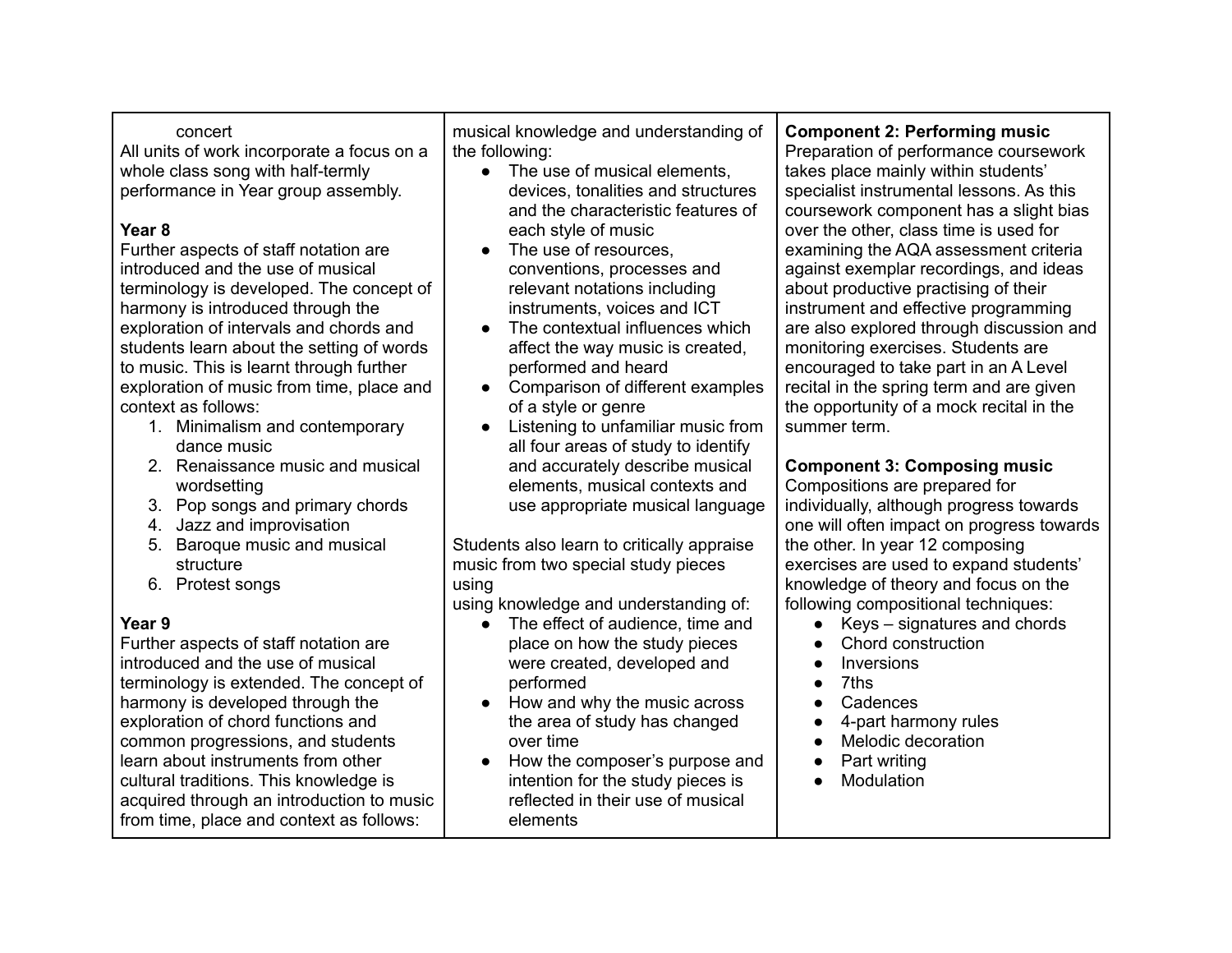| 1. Reggae and music from the<br>Caribbean<br>2. The Blues and structural use of<br>chord patterns<br>3. Indian Fusion - traditional and<br>contemporary<br>Theme and Variations form<br>4.<br>Chord progressions<br>5.<br>6. Showcase review and celebration<br>of Music at KS3 | Relevant musical vocabulary and<br>terminology<br><b>Component 2: Performing music</b><br>Preparation of performance coursework<br>takes place mainly within students'<br>specialist instrumental lessons, although<br>assessment criteria is examined in class<br>as part of the performance preparation<br>and advice on selection of repertoire is<br>also frequently discussed. In addition<br>opportunities for ensemble playing of<br>different styles of music as encountered<br>within the understanding music learning<br>support preparation for this component.<br><b>Component 3: Composing coursework</b><br>At the very start of the course students<br>are encouraged to consolidate and build<br>on their composing skills from KS3<br>through an extended composing project.<br>Students then focus on more specific<br>compositional techniques for melody<br>writing and melodic development, and<br>develop their understanding of harmony<br>in preparation for completing NEA<br>coursework in Year 11.<br>In the summer term students plan for and<br>begin work on their 'free composition'. | Year 13<br><b>Component 1</b><br>Students finish their learning of the two<br>optional areas of study content for the<br>Appraising music examination. This is<br>followed up with time spent revising and<br>practising exam technique.<br><b>Component 2: Performing music</b><br>Opportunities continue to be used for<br>peer and formative assessment.<br>Assistance with finalising students' recital<br>programme is given in preparation for<br>and following an A Level recital in<br>February and coursework is recorded in<br>March.<br><b>Component 3: Composing music</b><br>Following completion of the technical<br>composition students focus more on<br>melody writing and motivic development<br>for their free composition task. |
|---------------------------------------------------------------------------------------------------------------------------------------------------------------------------------------------------------------------------------------------------------------------------------|----------------------------------------------------------------------------------------------------------------------------------------------------------------------------------------------------------------------------------------------------------------------------------------------------------------------------------------------------------------------------------------------------------------------------------------------------------------------------------------------------------------------------------------------------------------------------------------------------------------------------------------------------------------------------------------------------------------------------------------------------------------------------------------------------------------------------------------------------------------------------------------------------------------------------------------------------------------------------------------------------------------------------------------------------------------------------------------------------------------------|-----------------------------------------------------------------------------------------------------------------------------------------------------------------------------------------------------------------------------------------------------------------------------------------------------------------------------------------------------------------------------------------------------------------------------------------------------------------------------------------------------------------------------------------------------------------------------------------------------------------------------------------------------------------------------------------------------------------------------------------------------|
|                                                                                                                                                                                                                                                                                 | Year 11<br><b>Component 1: Understanding music</b><br>Students continue their learning in<br>preparation for the Listening examination<br>at the end of Year 11 by learning about<br>the remaining musical styles in the AQA                                                                                                                                                                                                                                                                                                                                                                                                                                                                                                                                                                                                                                                                                                                                                                                                                                                                                         |                                                                                                                                                                                                                                                                                                                                                                                                                                                                                                                                                                                                                                                                                                                                                     |